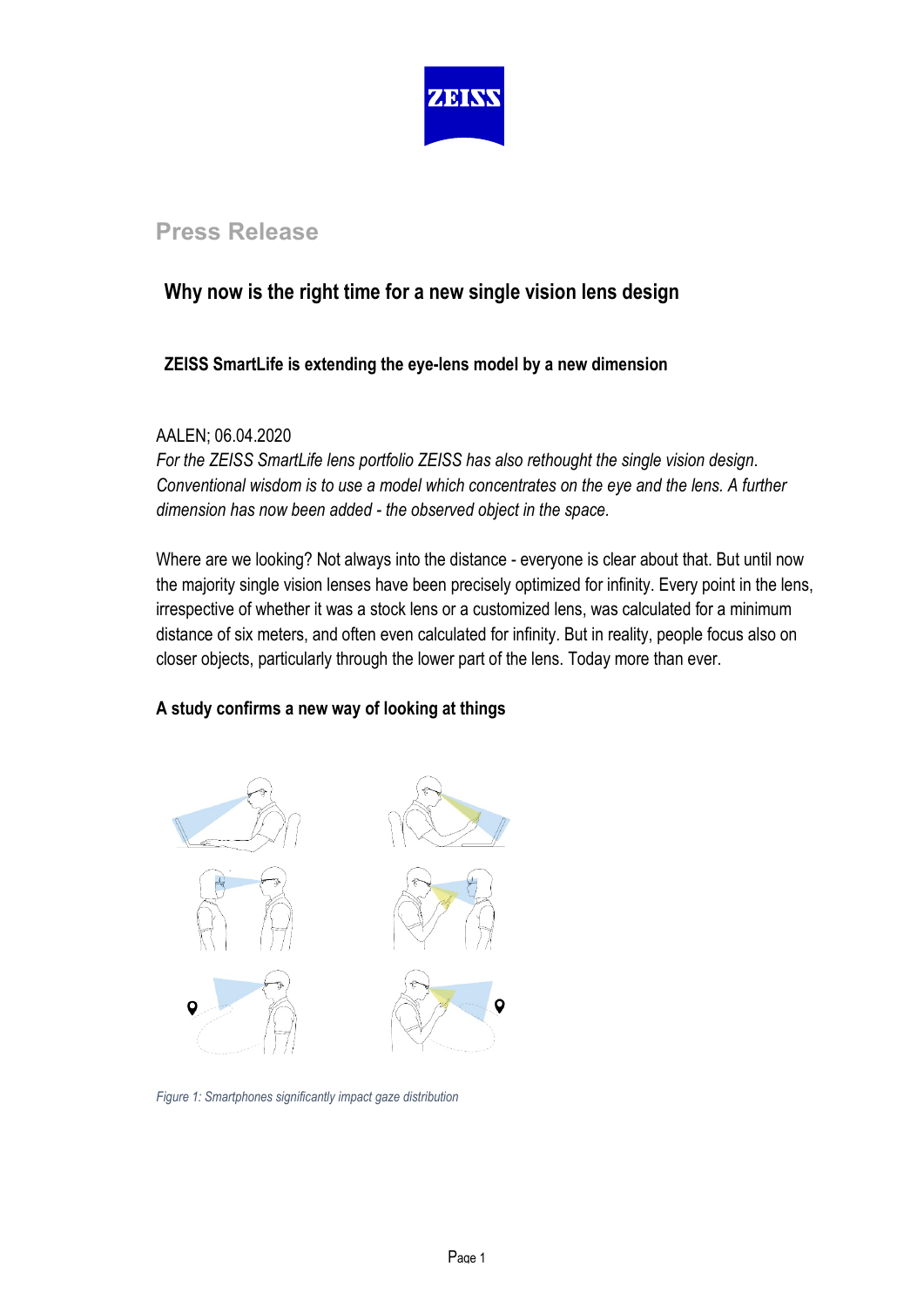

Our visual behavior has fundamentally changed. Th[e Dynamic Gaze Study](https://www.zeiss.com/vision-care/int/about-us/newsroom/news-overview/2020/dynamic-gaze-study.html) conducted by the ZEISS Vision Science Lab<sup>[1](#page-1-0)</sup> in Tübingen also confirmed this finding. Calculations performed showed a significant vertical widening of the gaze distribution, as well as a downward shift in the gaze distribution average. It was also evident that smartphone gazes undergo a significant downward shift relative to the center, straight-line gaze. This means that when viewing a smartphone head movement mimics eye movement less, or barely at all.

It was therefore time that the design of single vision lenses should be fundamentally rethought. As the new ZEISS SmartLife lens portfolio defines exactly this new on-the-move and perpetually connected lifestyle as the basis for a complete portfolio - whatever the customer's age - the new single vision design should be part of this ZEISS SmartLife lens portfolio.

### **Not an addition - but a new point for point calculation**

ZEISS has used the findings of the Tübingen study as well as the outcome of market and lifestyle observations to extend the "eye-lens model" by the new "object-space" component now for the calculation of single vision lenses. This has adapted the lens to today's reality - the world outside the eye-lens system is included in the mathematical model. The secret of it all is not to add an addition in the close range as already familiar in progressive lenses, but to recalculate the focus points in the lower part of the lens.



*Figure 2: The focus points in the lower part of the lens have been recalculated.*

In the past the calculation with focus points at an infinite distance led to aberrations in close work. The recent integration of what have been called "Smart Dynamic Optics" as a component of the

<span id="page-1-0"></span><sup>1</sup> Dynamic gaze study – Changes in gaze behavior through digital devices. ZEISS Vision Science Lab, Institute for Ophthalmic Research, University of Tübingen, 2019. Data on file.